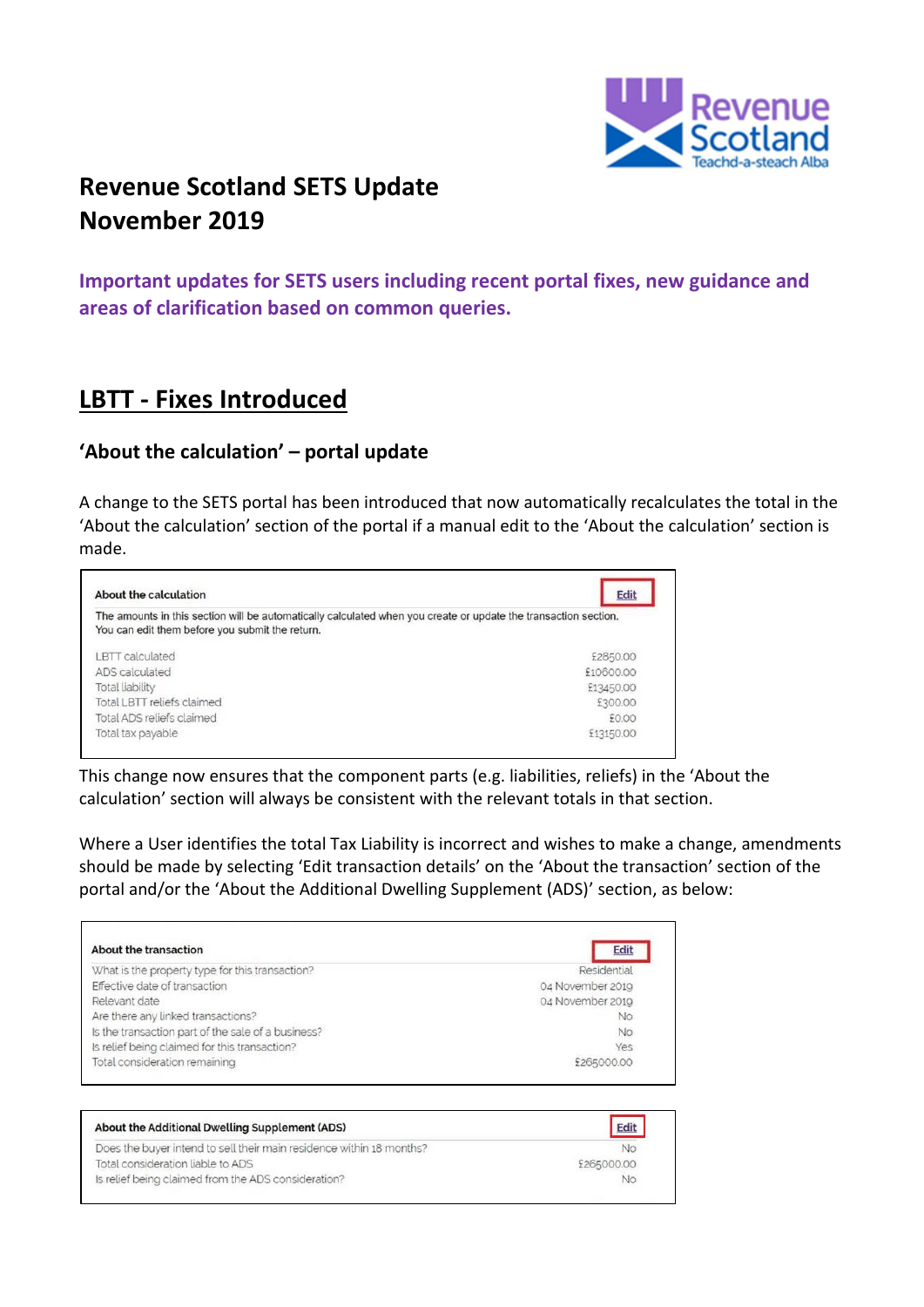#### **Secure Messages**

Users reported issues when sending a secure message on the portal where the status of the message immediately changed to 'read'. An update has been introduced so that the 'Read' column is now marked as 'sent'. When this message is then read, the 'Read' column is marked as 'yes', see below.

'Sent' status is displayed when a portal user sends a message to Revenue Scotland.

| Date & time         | <b>Name</b> | Message title | Reference            | Subject             | Attachment Read |      |
|---------------------|-------------|---------------|----------------------|---------------------|-----------------|------|
| 01/11/2019<br>13:35 | Leap Test   |               | About that<br>return | General<br>question | no              | sent |
| <u>view</u>         |             |               |                      |                     |                 |      |

When Revenue Scotland replies to a secure message, an email advising of a reply is sent to both the User and the Organisation's registered email address.

Changes to the Organisation's registered email address can be made by the Account Administrator.

## **SLfT - Fixes Introduced**

### **SLfT Return – portal updates**

1. The 'Return Summary' screen now shows both 'Total Tonnage' as well as 'Exempt Tonnage'

2. The 'Total Tonnage' amount is now shown as a positive figure, even if there is only 'Exempt Tonnage' in the return.

See both below:

|      | <b>Return summary</b>                         |                                                                                                  |                   |         |                          |
|------|-----------------------------------------------|--------------------------------------------------------------------------------------------------|-------------------|---------|--------------------------|
|      | Your return summary                           |                                                                                                  |                   |         |                          |
|      |                                               | The SLfT return is split into sections which can be completed in any order.                      |                   |         |                          |
|      | changes will be lost.<br><b>Return period</b> | Before leaving the return, save your changes by clicking on the 'save draft' button. Any unsaved |                   |         | <b>Add return period</b> |
|      |                                               |                                                                                                  |                   |         |                          |
|      | <b>Registered site list</b><br>Lower rate     | Standard rate                                                                                    |                   | Total   |                          |
|      | tonnage (net)                                 | tonnage (net)                                                                                    | Exempt<br>tonnage | tonnage |                          |
| aaaa | $\Omega$                                      | $\Omega$                                                                                         | 50                | 50      | Add waste details        |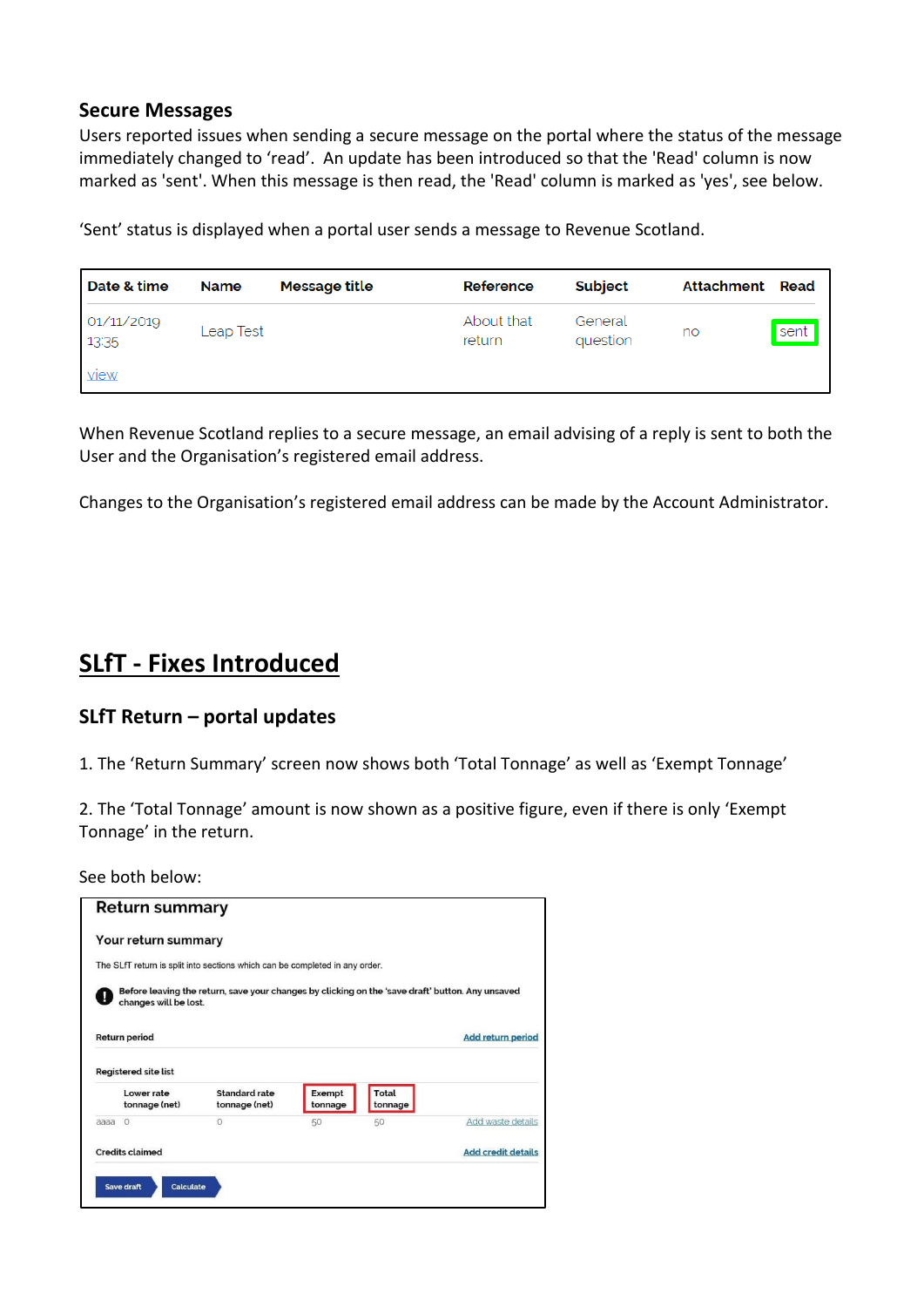# **Helpful information**

### **Saving draft returns in the portal**

The ability to save a draft return has now been added to the portal.

From the 'Return Summary' screen, select the 'Save draft' option, as shown:



 $\begin{array}{c|c|c|c|c} \hline \end{array}$  Confirmation of saving the draft will now be displayed, as shown:

| ◀ Back                                         |                                                                                        |
|------------------------------------------------|----------------------------------------------------------------------------------------|
| <b>Return saved</b>                            |                                                                                        |
|                                                | Your tax return has been saved so that you can return to either complete or cancel it. |
| It has not been submitted to Revenue Scotland. |                                                                                        |
| Your return reference is RS                    | . You will need this to find your return.                                              |
| • Back to return summary<br>• Go to dashboard  |                                                                                        |

### **Searching draft returns in the portal**

The ability to search draft returns has now been added to the portal.

Selecting the 'All returns' button on the dashboard will bring you to the 'All returns' page. Here you can search for any draft (or submitted) returns.

Selecting the 'Show more filter options' will show all search options.

You can search for a return by:

- Return Reference the reference Revenue Scotland assign to the return
- Submitted date if the return has been submitted
- Submitted from and submitted to date
- Description the description of the return is populated with the buyer/tenants name and address
- Return status Draft, Filed or Disregarded. If searching for a draft you would select draft here

There is also the option of checking the 'include previous versions' box. This will include already submitted returns in your search.

|                                                               | List of all submitted returns |
|---------------------------------------------------------------|-------------------------------|
| <b>Return reference</b><br>Enter part or all of the reference |                               |
|                                                               |                               |
| <b>Submitted date</b>                                         |                               |
| dd/mm/yyyy                                                    |                               |
| Show more filter options                                      |                               |
| <b>Submitted from date</b>                                    | Submitted to date             |
| dd/mm/yyyy                                                    | dd/mm/yyyy                    |
| <b>Description</b><br>Enter part or all of the description    |                               |
| <b>Return status</b>                                          |                               |
| <b>Choose from list</b><br><b>Draft</b>                       |                               |
| Filed                                                         |                               |
| <b>Disregarded</b>                                            |                               |